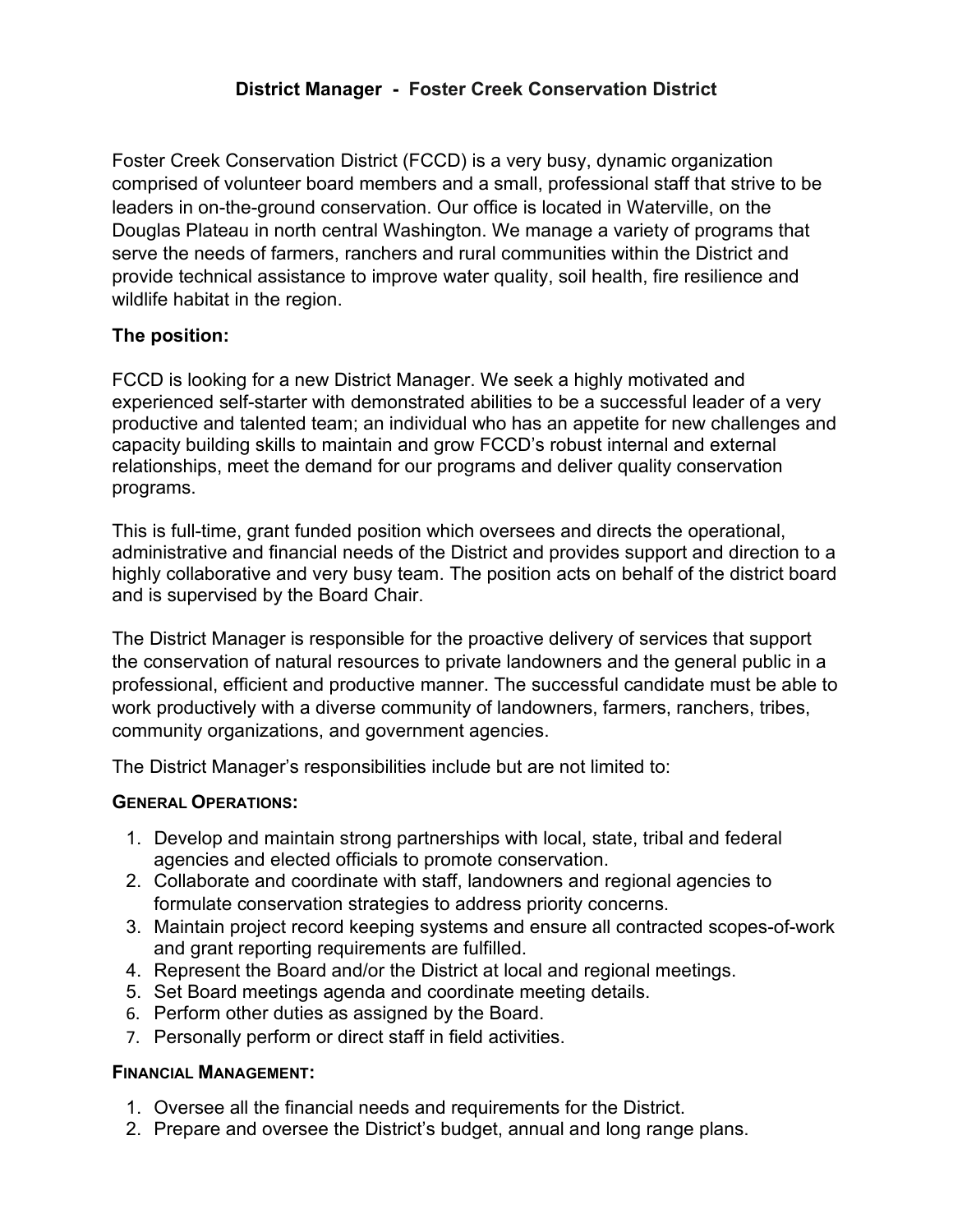- 3. Help secure necessary resources and technical support to implement projects and programs, and ensure vouchering to grants is timely.
- 4. Maintain the District's accounting system, reconcile account balances and prepare monthly financial statements for Board approval.
- 5. Maintain employee records; prepare payroll and quarterly tax reports.
- 6. Ensure compliance with relevant laws and rules pertaining to district expenditures.

### **PERSONNEL MANAGEMENT:**

- 1. Support a harmonious, cooperative and productive workplace.
- 2. Supervise the activities of District staff as needed.
- 3. Update and maintain personnel policies and procedures.
- 4. Schedule regular staff meetings, keep staff advised on project goals and objectives, policies, procedures, annual and long-range plans.
- 5. Facilitate hiring of new staff as needed.
- 6. Enable career growth and training opportunities for staff.

# **INFORMATION & EDUCATION:**

- 1. Promote existing District, state and federal programs to interested parties.
- 2. Provide outreach to landowners to identify natural resource conservation needs and solutions.
- 3. Keep abreast of all federal, state and local laws that affect the conservation work within the district.
- 4. Provide support for the District's public outreach program.
- 5. Respond to information requests from news media and others.

# **REQUIRED QUALIFICATIONS**

- Bachelor's degree with major course work in agriculture, natural resource management, business, or related fields.
- Five to ten years professional natural resources experience, including supervising and managing staff.
- **Demonstrated success in managing conservation programs or projects.**
- Demonstrated ability to be an effective member and/or leader of a team.
- **Experience managing a budget for a large project or organization.**
- Proven successful grant writer.
- Successfully pass a federal background check and an additional background check which involves credit evaluation, driving record, and arrest history.

# **Key knowledge skills and abilities desired:**

- The capacity to work with diverse individuals and groups and the ability to establish and maintain effective communication among all project partners.
- Experience working directly with rural communities and private landowners.
- Knowledge of the processes required to assess, plan, monitor and report on BMP implementation.
- Knowledge of natural resource conditions, agricultural practices, and critical area resources in Douglas County.
- Knowledge of Eastern Washington flora, fauna and ecology.